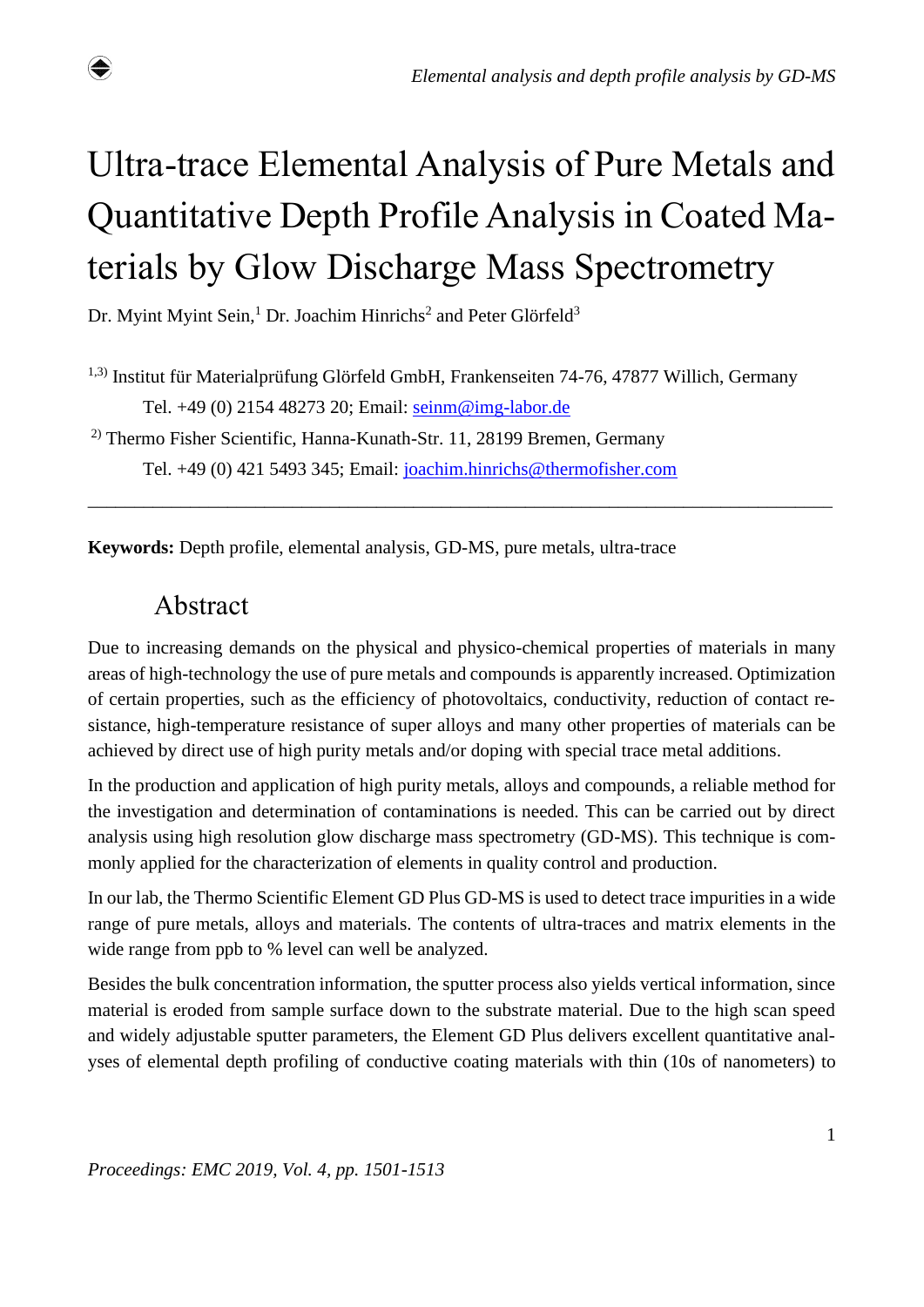

thick (many micrometers) layers. For complex alloys, galvanized steels, photovoltaic solar cell, corrosion-resistant thin film on stainless steel and other multilayer systems a depth profiling can be accomplished by GD-MS analysis.

The combination of trace impurity analysis and depth profiling in metals by means of GD-MS can provide a profound attribution with vital importance for the metal industry.

## 1. Introduction

Analytical methods with sufficient sensitivity are needed for the characterization in quality control and in the production of high-tech equipments and scientific instruments. It is important to use the high-purity materials in their producing since even a very low content of impurities can drastically change the properties and performance of such materials 1]. It is therefore important to dertermine trace element contents with high accuracy and efficiency, and it is essential to achieve low limits of detection for pure metals, alloys and metallic compounds at background levels. Trace impurities in most pure metals, alloys, materials like semiconductors and non-conductors can be determined by a high-resolution glow discharge mass spectrometer (GD-MS) which is typically applied for full scan analyses of all available trace elements. It allows fast and sensitive multielement analysis and does not require laborious sample treatment [2]. For metallic samples, the detection limits of traces are very low, down to sub-ppb level under optimum conditions with a few percent of precision [3, 4].

The advantage in GD-MS analysis is the materials to be analyzed are directly used as the cathode and discharge cells serve as the anode. Metals including metallic alloys, steel and high purity metals are possible by the direct analysis. By this means, the dilution factor encounters in wet chemical analysis such as dissolution and/or digestion processes are eliminated [3]. Consequently, increasing risks of sample contamination in the dissolution process and the loss of spatial information are decreased. In addition, minimum calibration and less sample preparation are needed for the measurements of each element. Solid samples in the form of wires, rods, pins, sheets, irregular pieces, chunks, flat wafers, targets or powders can be analyzed.

The Element GD Plus GD-MS features a fast flow glow discharge source that can be operated in continuous or in pulsed mode 5]. Continuous mode operation offers the advantage of high sputter rates to remove the contaminated surface layers quickly. The wide application set of calibration factors (Standard RSF = general Relative Sensitivity Factors) is based on continuous mode operation. The pulsed (or modulated) mode of the glow discharge source results in enhanced overall stability.

An efficient pulsed ionization results in lower sample consumption, lesser need of consumables and overall higher precision of analysis and reduced time for calibration [6].

One of the advantages of using glow discharge sources is the possibility for depth profiling and thin layer analysis which is of very important for the production, the development of new materials and coatings  $[2,7,8]$ .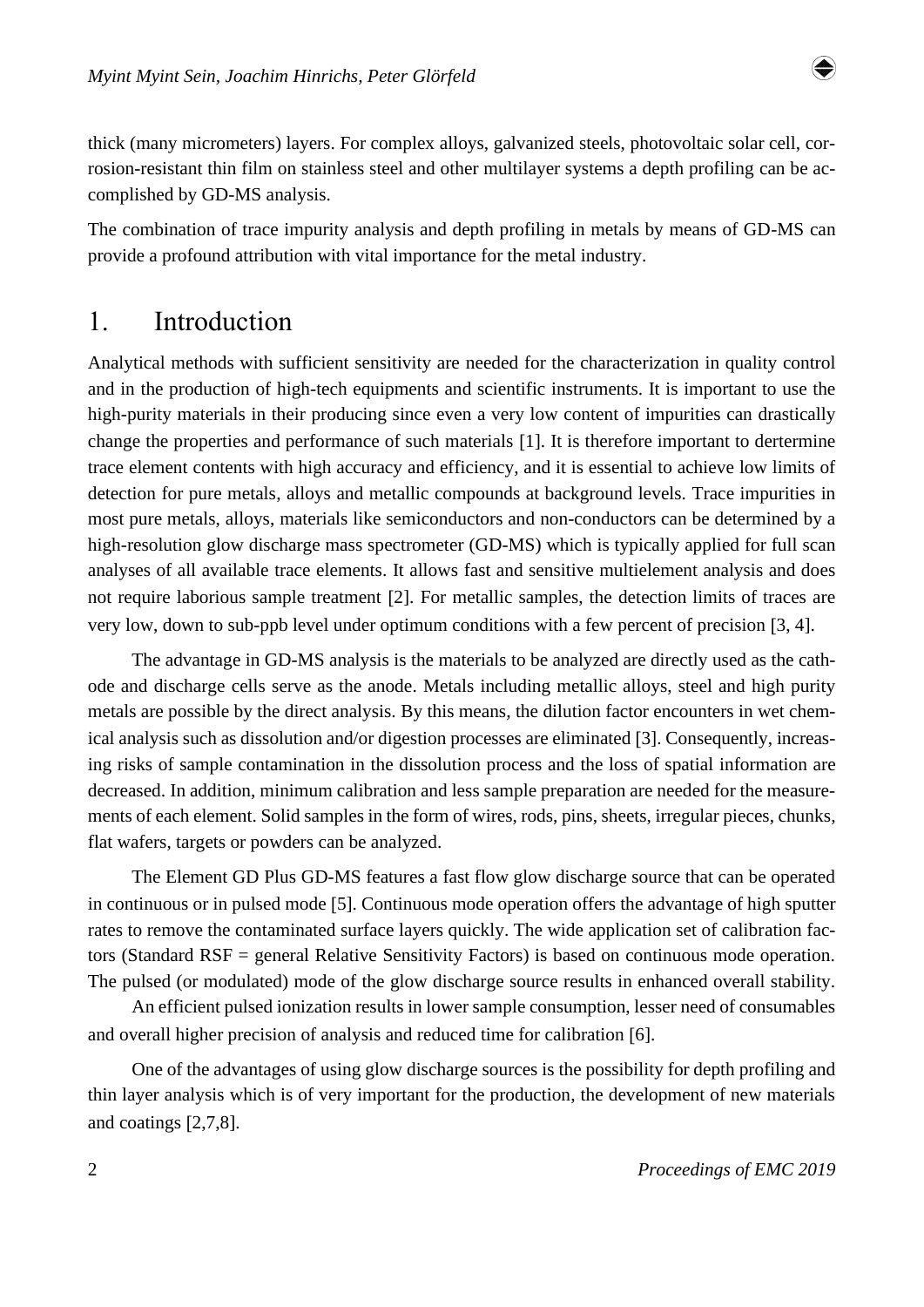# 2. Analysis and Detection

 $\bigcirc$ 

# 2.1. Principle and Instrumentation of Glow discharge - Mass Spectrome ter (GD-MS)

This work involved a Thermo Scientific ELEMENT GD Plus glow discharge mass spectrometer GD-MS for all analyses (**Figure 1**). Metal and non-metal samples are discharged directly or after a suitable treatment. The samples are analyzed using either continuous dc mode or pulsed mode. Pre-sputter time is necessary to get rid of the surface impurities. The discharge area is usually 8 mm in diameter. The anode, the cone and the anode tube are made up of stainless steel. Inert gas (typically argon) is used as a discharge gas.

In a glow discharge source, electrical power is supplied between the sample (cathode) and the anode by a power supply typically operated in direct current  $(0 \text{ mA} - 300 \text{ mA})$  at a high voltage  $(0.5 \text{ A})$  $-2$  kV). Inert gas argon is introduced into the discharge cell. When the discharge under the vacuum pressure (10 -  $10<sup>3</sup>$  Pa), a glow discharge (plasma) is established due to a potential difference between the cathode and the anode. The accelerated ions are then separated with a magnet field according to their m/z ratios and are measured by a mass spectrometer. In the MS detector, the most abundant isotope of the element of interest is preferentially chosen for data analysis [3, 9]. Duration of an analysis is typically 5-15 min including pre-sputter time and data acquisition.

Data evaluation was attained by using relative sensitivity factors (RSF's) which were supplied with the instrument to calculate semi-quantitative results with limited accuracy [4,10,11]. For quantitative evaluation, certified reference materials (CRMs) with similar matrix composition are used whilst the differences in RSF's of elements must be considered.

In GD-MS analysis, a single point or multipoint calibration of the reference material can be used for calibration, and the analysis results are attributed according to this calibration 12]. The calibration is performed by plotting certified concentration vs. the measured Ion Beam Ratio (IBR), i.e., the raw elemental ratio relative to the matrix element. The slope of the regression curve is representing the Relative Sensitivity Factor (RSF) of the matrix matched calibration. Since the calibration is commonly forced through zero, no intercept is expected and thus  $R<sup>2</sup>$  values for this regression type are not available 12]. **Figures 2 a and b** show the linearity of the calibration of Se and Pd in Ag.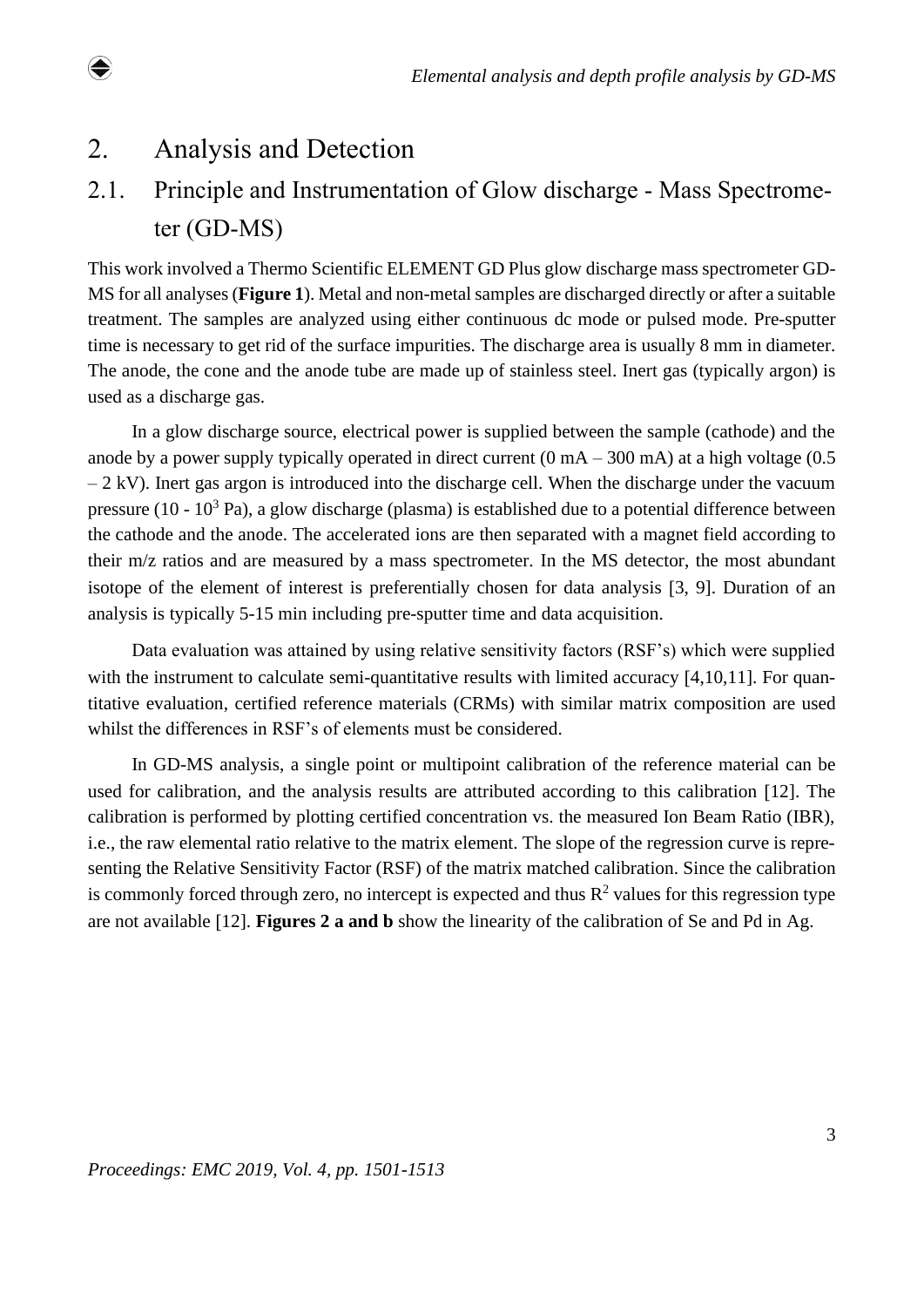

**Figure 1**: Element GD Plus Glow discharge-Mass Spectrometer (GD-MS), Thermo Scientific



**Figure 2:** Calibration curves of (a) Se in Ag and (b) Pd in Ag.

## 2.2. Sample preparation

#### 2.2.1. Sample preparation of conducting materials:

Compact samples with a flat surface with minimum 20 mm in diameter can be analyzed directly. To get a flat surface, the sample can be formed by mechanical treatments like cutting, grinding, rolling or remelting. The finished surface is obtained by etching, polishing and/or treating with a suitable solvent. Other forms like wires, very thin foils, powders, metal chips are prepared by hydraulic pressing in an orifice of metal rings to form a mechanically stable surface (**Figure 3 a, b**).

Non-ductile brittle materials can be pulverized in a mill before pressing. During handling, care must be taken to avoid the risk of contamination. For quantitative analysis, calibration standards can be prepared by doping with solutions of defined concentrations to a pure matrix powder.

♦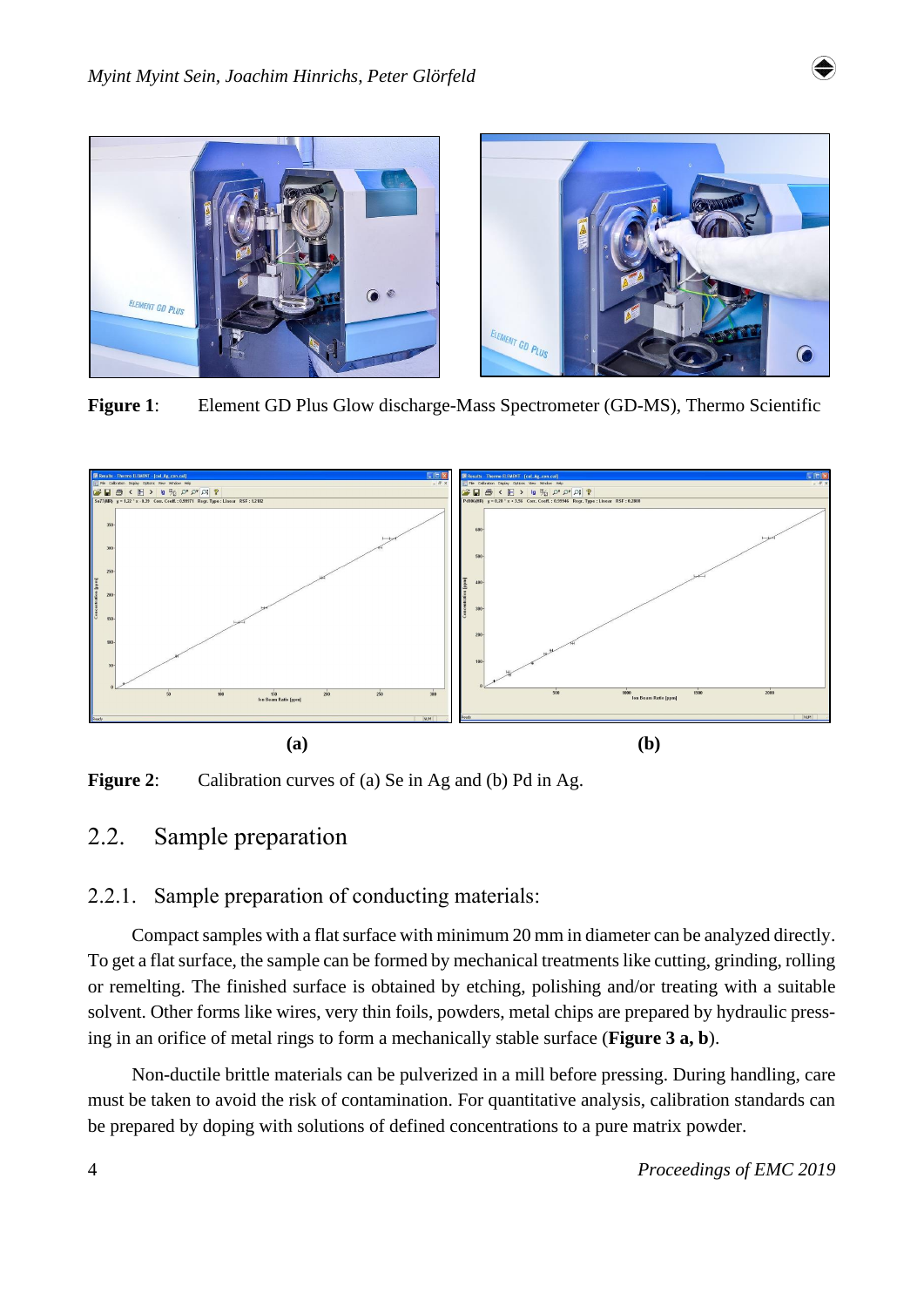

**Figure 3:** Pressings from (a) gold granulates and (b) copper powder in steel discs for GD-MS measurement.

### 2.2.2. Sample preparation of non-conducting materials:

♦

In order to widen the application field of GD-MS, analysis of non-conducting materials has been developed [10]. Principally there are two different techniques to carry out the analysis of non-conducting materials:

(A) Non-conducting samples are prepared into powder and can then be mixed with quantitative amounts of a high purity conducting agent such as powdered metals (e.g. silver, copper or tantalum), liquid metals like gallium, or high purity graphite powder [9,10,13]. The samples are then homogenized and pressed into pellets. Conducting agent with known content of impurities will act as a sample binder and as a secondary cathode. Such addition can dilute the sample and hence lowering the sensitivities for trace analyses. It has been reported that trace elements in non-conductive alumina to below mg/kg levels can be well detected using high purity graphite powder as a sample binder and as a secondary cathode where helium was introduced as an additional glow discharge gas to argon plasma [14].

(B) Alternatively, non-conducting powders can also be pressed into or onto soft solid metals like indium, lead, or tin which will act as a metallic diaphragm called secondary cathode [15]. High pure tantalum is also commonly used for this purpose. The fine powder samples are pressed directly into a borehole of high pure metal with an inner diameter less than the diameter of the glow discharge spot which will act as a secondary cathode.

Analysis of high purity alumina powder has been carried out in this way [16]. A high purity tantalum target equipped with a borehole of ca. 5 mm diameter was placed on a TaW plate was used as a secondary cathode. Some milligrams of alumina powder were filled in the hole (**Figure 4**), and stable and compact pellets were prepared by pressing the powder with a TaW pressing pin. The used tantalum target is easily resurfaced by grinding or milling for multiple use.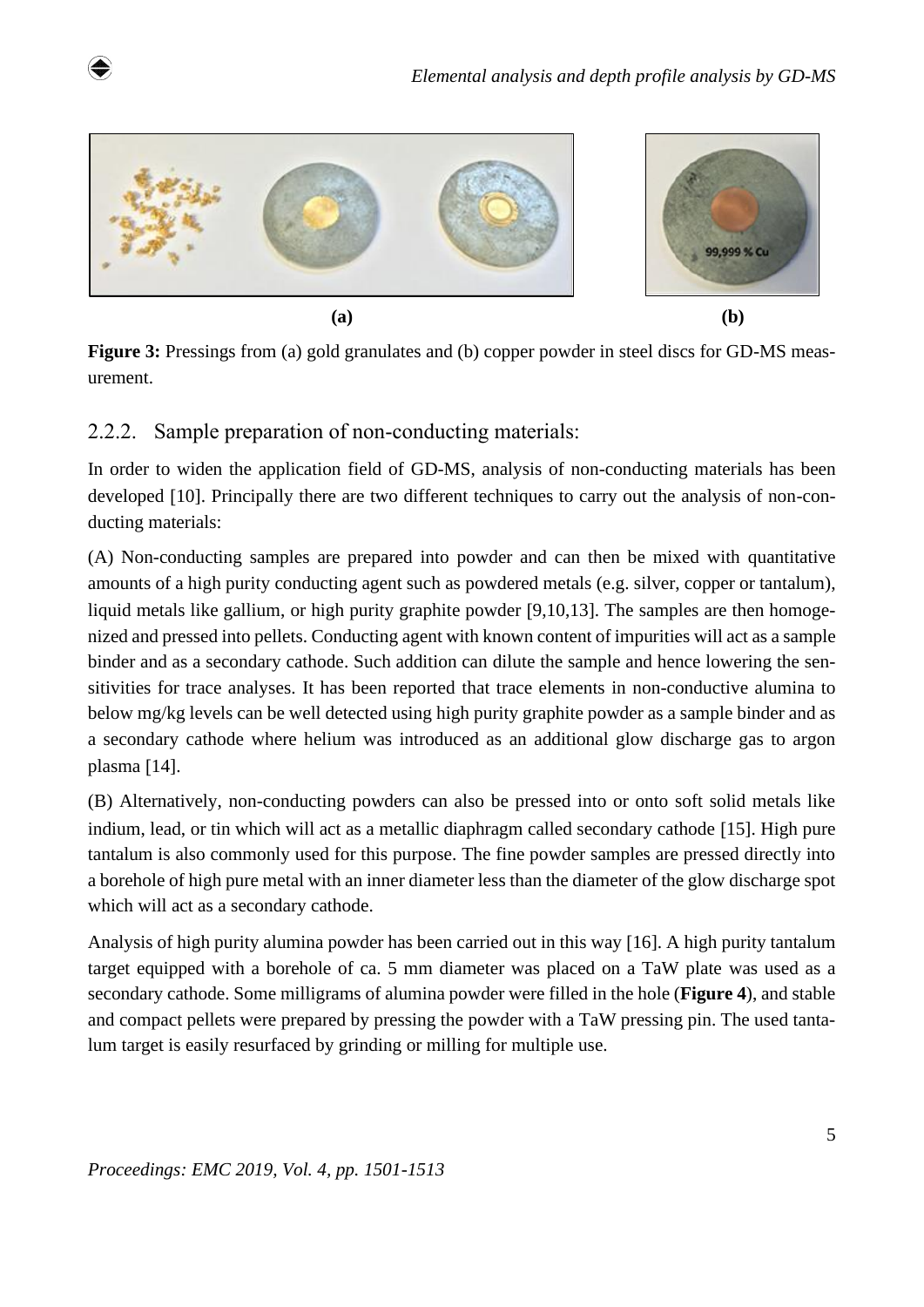





## 2.3. Analysis of Materials

Almost all pure metals and alloys are analyzed directly discharging on the material surface. In order to eliminate surface contaminations, pre-sputtering has to be carried out.

#### 2.3.1. Analysis of pure metals:

For trace impurities with very low concentration level  $(1$  ppm) in highly pure metals it is necessary to calculate the results by using standard RSF's due to only limited reference materials are available 12,17]. The impurities present in highly pure metals up to 6N can be well analyzed. As an example, an analysis of pure copper is shown in **Table (1)**. In this analysis, the quantification of the most abundant impurities was obtained by external calibration with matrix matched certified reference materials. The sum of all impurities present in pure 6N copper is summarized to 0.92 ppm, and the purity of the metal thus calculated to 99.99991%.

#### 2.3.2. Analysis of metal alloys:

High precision analysis of trace metals in Ni alloys, which is used in the production of aerospace industry such as for the production of turbine blades of aircrafts and rockets, is well achieved by using the pulsed mode of the Element GD Plus GD-MS. The pulsed mode of the glow discharge source results in enhanced overall stability [5]. An accurate composition of most elements present in this alloy characterizes the material. **Table (2)** shows the very precise analysis results of certified reference material (CRM) BAS346A Ni super alloy by GD-MS [6]. It can be seen that an exceptional performance for the routine analysis of the 14 most important elements in Ni super alloys with an excellent performance and high precision concentration determination with high sample throughput, i.e., requiring less than 5 minutes per run. Overall analysis procedure are optimized for efficiency with minimum sample preparation which in turn reduces the analysis time and cost.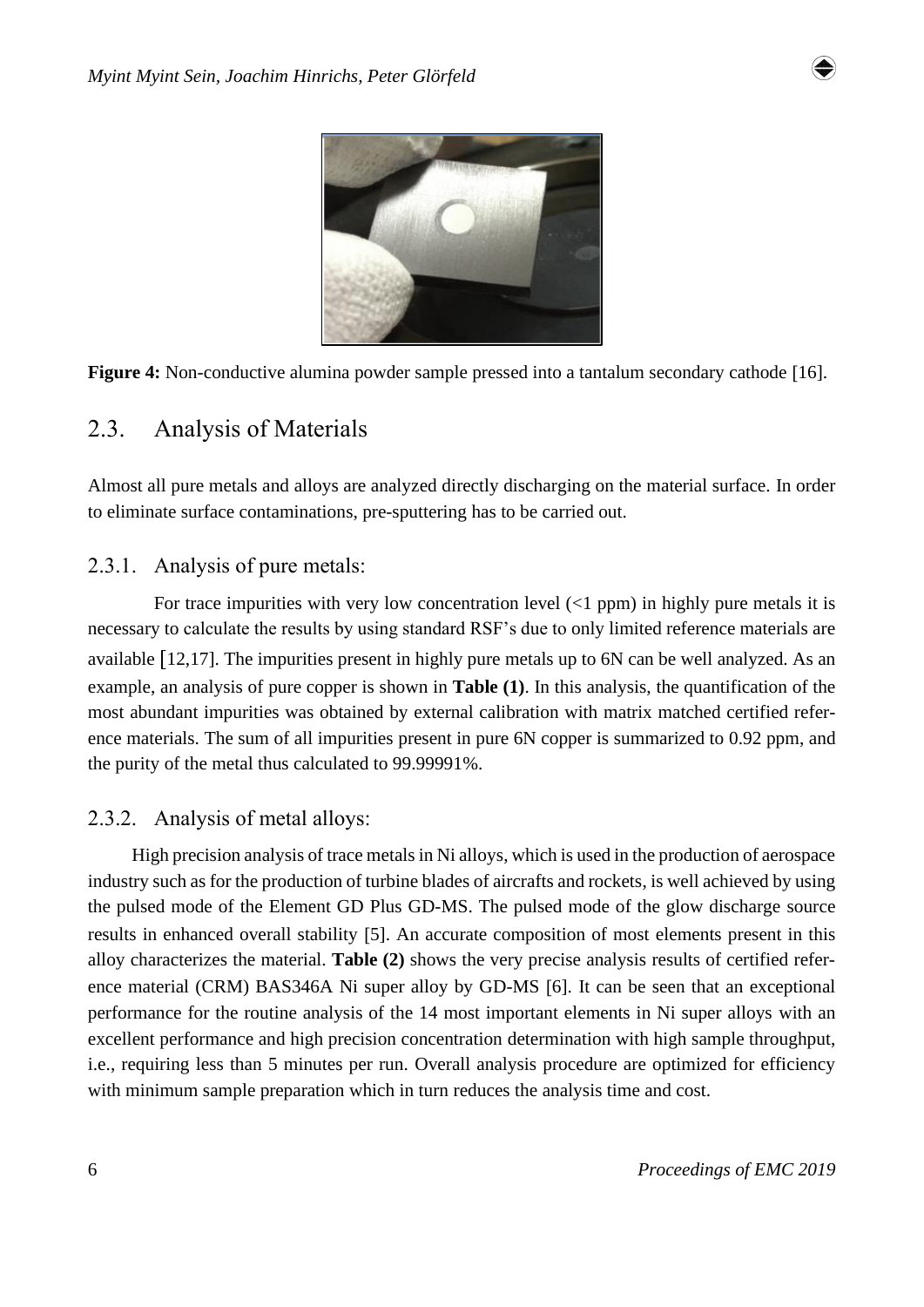**Table 1:** Analysis report of ultra-trace impurities in pure copper (6N) by GD-MS.

 $\bigcirc \hspace{-3.5pt} \bigcirc$ 

| Customer:<br>Date:<br>Customer ID:<br>Sample: 6N Cu | Institut für Materialprüfung<br>Glörfeld GmbH<br>Frankenseite 74 - 76<br>47877 Willich, Germany<br>Tel. +49 2154 482 73 0<br>Email: info@img-labor.de |                        |                             |
|-----------------------------------------------------|-------------------------------------------------------------------------------------------------------------------------------------------------------|------------------------|-----------------------------|
| <b>Element</b>                                      | <b>Mass fraction</b><br>ppm                                                                                                                           | <b>Element</b>         | <b>Mass fraction</b><br>ppm |
| Li                                                  | < 0.001                                                                                                                                               | Pd                     | < 0.001                     |
| Be                                                  | < 0.001                                                                                                                                               | Ag                     | 0.14                        |
| B                                                   | < 0.001                                                                                                                                               | Cd                     | < 0.005                     |
| $\overline{\rm c}$                                  | n.d.                                                                                                                                                  | In                     | 0.017                       |
| Ñ                                                   | n.d.                                                                                                                                                  | Sn                     | 0.001                       |
| $\overline{o}$                                      | n.d.                                                                                                                                                  | S <sub>b</sub>         | 0.005                       |
| F                                                   | 0.015                                                                                                                                                 | Te                     | 0.001                       |
| Na                                                  | 0.009                                                                                                                                                 | I                      | < 0.001                     |
| Mg                                                  | 0.001                                                                                                                                                 | $\overline{\text{Cs}}$ | < 0.001                     |
| A1                                                  | 0.001                                                                                                                                                 | Ba                     | < 0.001                     |
| Si                                                  | 0.015                                                                                                                                                 | La                     | < 0.001                     |
| $\overline{\mathbf{P}}$                             | 0.003                                                                                                                                                 | Ce                     | < 0.001                     |
| S                                                   | 0.369                                                                                                                                                 | Pr                     | < 0.001                     |
| C1                                                  | 0.017                                                                                                                                                 | Nd                     | < 0.001                     |
| $\overline{\mathbf{K}}$                             | 0.020                                                                                                                                                 | Sm                     | < 0.001                     |
| Ca                                                  | < 0.001                                                                                                                                               | Eu                     | < 0.001                     |
| Sc                                                  | < 0.001                                                                                                                                               | Gd                     | < 0.001                     |
| Ti                                                  | 0.005                                                                                                                                                 | Tb                     | < 0.001                     |
| v                                                   | < 0.001                                                                                                                                               | Dy                     | < 0.001                     |
| Сr                                                  | 0.002                                                                                                                                                 | Ho                     | < 0.001                     |
| Mn                                                  | < 0.001                                                                                                                                               | Er                     | < 0.001                     |
| Fe                                                  | 0.019                                                                                                                                                 | Tm                     | < 0.001                     |
| Co                                                  | < 0.001                                                                                                                                               | Yb                     | < 0.001                     |
| Ni                                                  | 0.002                                                                                                                                                 | Lu                     | < 0.001                     |
| Cu                                                  | Matrix                                                                                                                                                | Hf                     | < 0.001                     |
| Zn                                                  | 0.001                                                                                                                                                 | Ta                     | 0.001                       |
| Ga                                                  | < 0.001                                                                                                                                               | W                      | 0.006                       |
| Ge                                                  | 0.55                                                                                                                                                  | Re                     | < 0.001                     |
| As                                                  | 0.004                                                                                                                                                 | Os                     | < 0.001                     |
| Se                                                  | < 0.001                                                                                                                                               | Ir                     | < 0.001                     |
| Br                                                  | 0.017                                                                                                                                                 | Pr                     | 0.015                       |
| Rb                                                  | < 0.001                                                                                                                                               | Au                     | 0.163                       |
| Sг                                                  | < 0.001                                                                                                                                               | Hg                     | < 0.001                     |
| $\overline{\text{Y}}$                               | < 0.001                                                                                                                                               | T1                     | < 0.001                     |
| Zr                                                  | < 0.001                                                                                                                                               | Pb                     | 0.005                       |
| Nb                                                  | < 0.001                                                                                                                                               | Bi                     | < 0.001                     |
| Mo<br>Ru                                            | 0.001<br>< 0.001                                                                                                                                      | Th<br>U                | < 0.001<br>< 0.001          |

*Proceedings: EMC 2019, Vol. 4, pp. 1501-1513*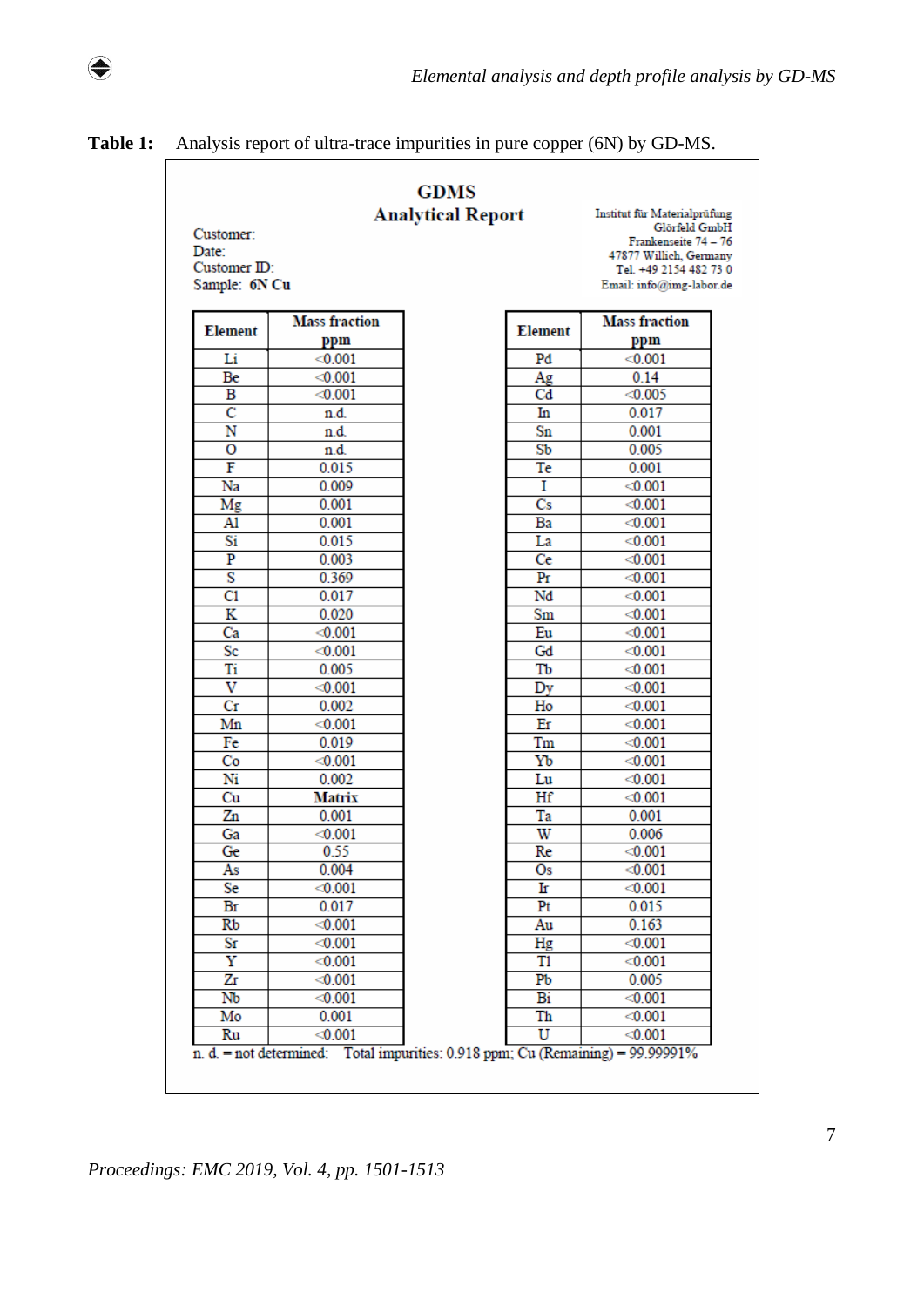

**Table 2:** Repeat analysis the reference material BAS346A Ni super alloy by pulsed mode in Element GD PLUS GD-MS (Pulse frequency =  $4$  Hz; Pulse duration =  $40 \,\mu s$ ) [6].

|              | <b>Spot</b><br>1 | <b>Spot</b><br>$\overline{2}$ | <b>Spot</b><br>з | <b>Spot</b><br>4 | <b>Spot</b><br>5 | <b>Spot</b><br>6 | <b>Spot</b><br>7 | <b>Spot</b><br>8 | Average | <b>Standard</b><br><b>Deviation</b> | <b>RSD</b> | <b>Certified</b><br><b>Concentration</b> | <b>Confidence</b><br><b>Interval</b> |
|--------------|------------------|-------------------------------|------------------|------------------|------------------|------------------|------------------|------------------|---------|-------------------------------------|------------|------------------------------------------|--------------------------------------|
| Mg24         | 131.1            | 132.8                         | 132.0            | 134.1            | 128.7            | 131.3            | 132.7            | 131.6            | 131.8   | 1.6                                 | 1.2%       | 130                                      | 7                                    |
| Zn66         | 28.8             | 29.2                          | 29.1             | 28.6             | 28.7             | 29.0             | 28.6             | 28.7             | 28.8    | 0.2                                 | 0.8%       | 28.8                                     | 1.4                                  |
| Ga69         | 49.3             | 52.0                          | 49.5             | 49.5             | 49.5             | 49.4             | 49.5             | 49.9             | 49.8    | 0.9                                 | 1.8%       | 49.6                                     | $\overline{2}$                       |
| As75         | 51.1             | 51.3                          | 50.9             | 51.6             | 50.3             | 50.6             | 50.7             | 51.9             | 51.0    | 0.5                                 | 1.0%       | 50.4                                     | 2.5                                  |
| Se82         | 6.3              | 5.2                           | 5.5              | 5.8              | 6.2              | 5.5              | 5.2              | 5.5              | 5.6     | 0.4                                 | 7.2%       | 5.7                                      | 0.8                                  |
| Ag107        | 42.7             | 42.7                          | 42.9             | 42.6             | 42.6             | 43.1             | 43.0             | 43.4             | 42.9    | 0.3                                 | 0.7%       | 42.5                                     | 0.9                                  |
| Cd111        | 0.35             | 0.37                          | 0.41             | 0.40             | 0.41             | 0.43             | 0.37             | 0.39             | 0.39    | 0.03                                | 6.5%       | 0.37                                     | 0.04                                 |
| In115        | 19.6             | 20.5                          | 20.0             | 20.1             | 19.9             | 19.8             | 20.1             | 20.2             | 20.0    | 0.3                                 | 1.3%       | 20                                       | $($ Info)                            |
| <b>Sn117</b> | 92.8             | 92.5                          | 92.1             | 92.9             | 92.1             | 93.6             | 93.9             | 94.5             | 93.1    | 0.9                                 | 0.9%       | 93                                       | B                                    |
| Sb121        | 44.1             | 45.0                          | 44.7             | 44.8             | 44.4             | 44.4             | 45.5             | 45.0             | 44.8    | 0.4                                 | 1.0%       | 45                                       | 4                                    |
| Te130        | 10.0             | 8.9                           | 9.0              | 9.6              | 10.0             | 9.1              | 8.7              | 9.1              | 9.3     | 0.5                                 | 5.4%       | 9.3                                      | 0.8                                  |
| T1205        | 1.88             | 1.88                          | 1.91             | 1.94             | 1.84             | 1.94             | 1.86             | 1.91             | 1.90    | 0.04                                | 1.9%       | 1.9                                      | 0.3                                  |
| Pb208        | 21.8             | 21.9                          | 21.6             | 21.9             | 22.0             | 22.4             | 22.3             | 22.8             | 22.1    | 0.4                                 | 1.8%       | 22.2                                     | 1.2                                  |
| <b>Bi209</b> | 9.4              | 10.0                          | 9.7              | 9.3              | 9.9              | 10.3             | 10.5             | 9.9              | 9.9     | 0.4                                 | 4.0%       | 10.3                                     | 0.6                                  |

### 2.3.3. Analysis of non-conducting materials:

Non-conductive oxide powders in general and alumina in particular require severe conditions for wet chemical dissolution in order to be run on ICP-MS 7]. Direct analysis from the solid provides a cleaner sample preparation method, using a secondary electrode for analyses with GD-MS.

Trace elements determination in high purity Alumina powders reference material (CRM 8007a) using Tantalum as a secondary cathode by using a Thermo Element Plus GD-MS under pulsed mode was carried out 16] and the analysis results can be found in **Table 3**. It shows very high precision data of the analysis even at low concentration level of 0.01 ppm by  $\mu$ s-pulsed operation mode which proves that this combination is ideally suited for reproducible and trace metal quantification of high purity alumina powders.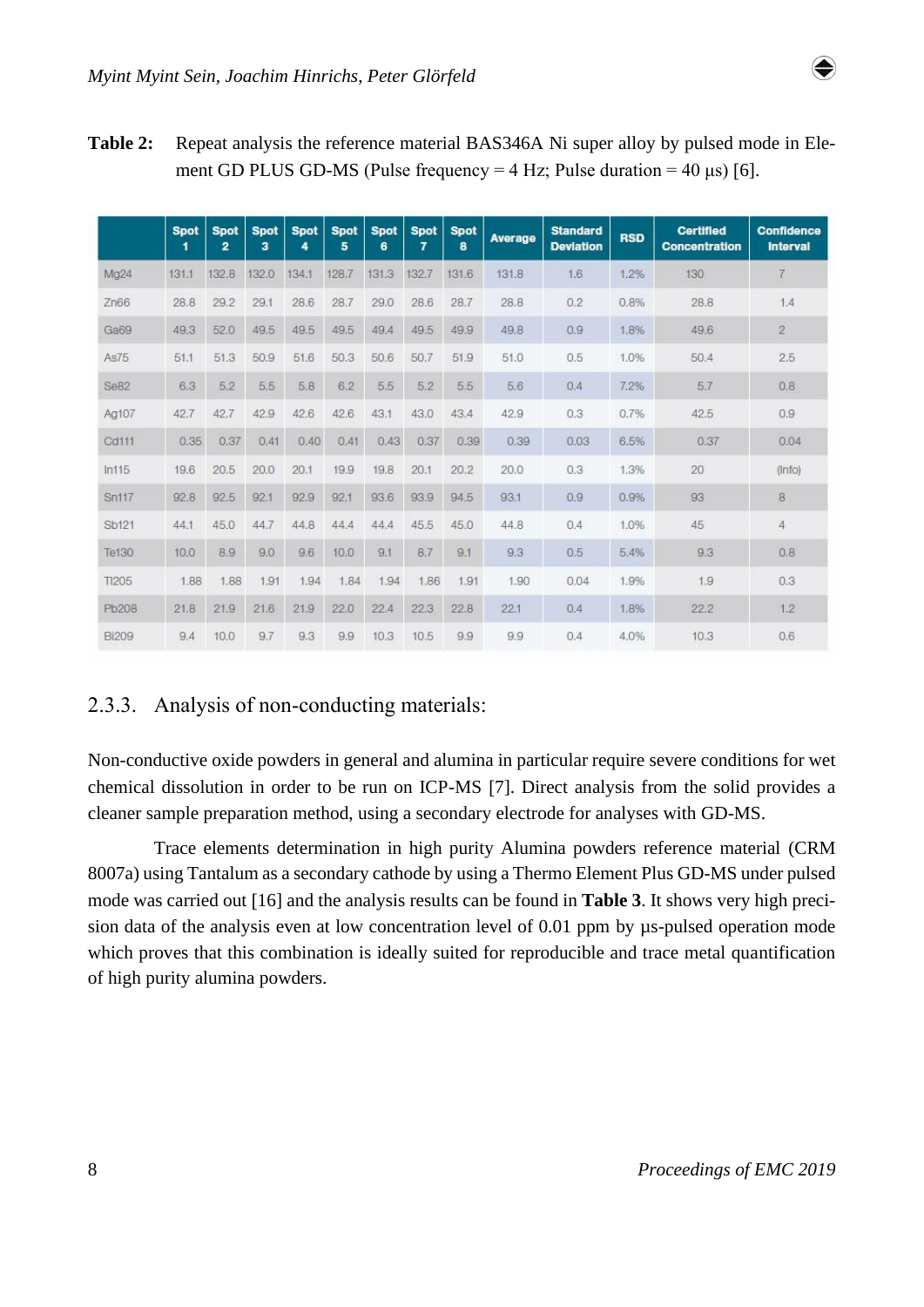| <b>Element</b> | <b>Measured</b><br>conc. | <b>Standard</b><br><b>Deviation of</b><br><b>Repeat Analysis</b> | <b>Certified</b><br><b>Concentration</b> |
|----------------|--------------------------|------------------------------------------------------------------|------------------------------------------|
| Fe             | 5.0                      | 0.3                                                              | $5.01 \pm 0.25$                          |
| Si             | 19.5                     | 1.3                                                              | $17.1 \pm 0.4$                           |
| Zr             | 2.5                      | 0.6                                                              | $1.80 \pm 0.20$                          |
| B              | 1.08                     | 0.09                                                             | $0.21 \pm 0.08$                          |
| Ca             | 2.4                      | 1.0                                                              | $0.92 \pm 0.14$                          |
| Cr             | 1.15                     | 0.09                                                             | $0.84 \pm 0.09$                          |
| Сu             | 1.25                     | 0.06                                                             | $0.92 \pm 0.08$                          |
| Mg             | 3.1                      | 0.2                                                              | $2.8 \pm 1.1$                            |
| Sr             | 0.025                    | 0.007                                                            | $0.022 \pm 0.009$                        |
| Ti             | 0.35                     | 0.06                                                             | $0.26 \pm 0.08$                          |
| Th             | 0.010                    | 0.003                                                            |                                          |
| U              | 0.030                    | 0.003                                                            |                                          |

**Table 3**: Semiquantitative analysis results of the high purity alumina reference material (CRM NMIJ 8007a) using a tantalum secondary cathode (Pulse frequency  $=$   $\sim$  4 kHz; Pulse duration  $=$  50 µs) [16].

# 4. Technical Application of GD-MS in the analysis of various areas

High resolution glow discharge mass spectrometry is applied for the analysis of various areas which include in the photovoltaic, X-ray technology, medical, chemical, aerospace and electronics industries.

Analysis for Photovoltaics industry (Si, Cu, Cd)

♦

Analysis for X-ray technology (W, Mo, Pb, Zr)

Analysis for Medical industry (Ti, Ti-alloy, Co-Cr alloy, Mg)

Analysis for Chemical industry, aerospace industry (Ni alloy) [6,12]

Analysis of Semiconductors (Si, GaAs, InP, CdTe, CdTeHg) [2]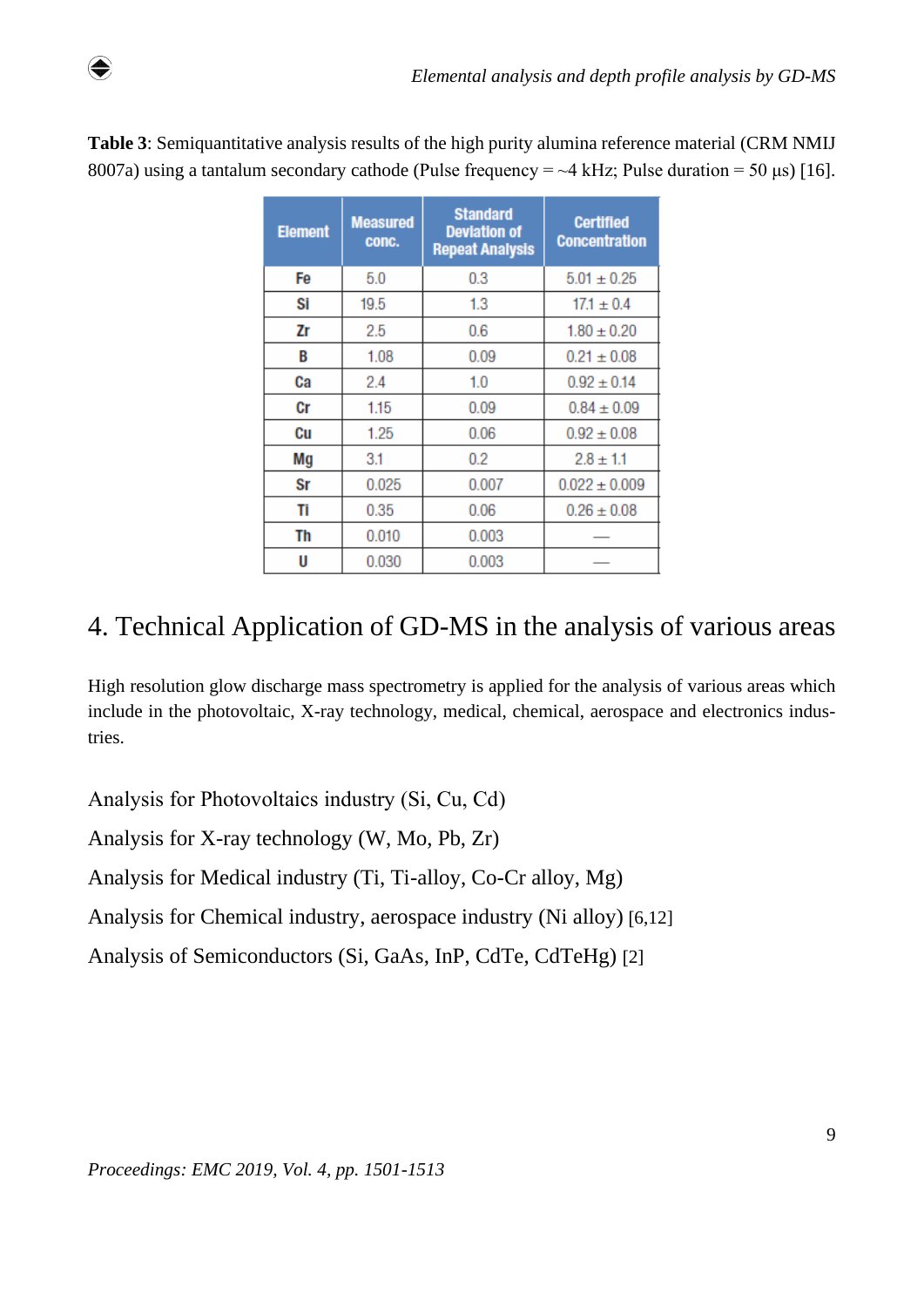

## 5. Depth-profiling

Compositional depth profile analysis of multilayer coatings, transition zones between individual coating layers between coating and base material are usually performed by using GD surface analytical techniques [3]. This method proves that quantitative information of major components and important minor elements with a high speed of analysis. Elemental mass fraction as a function of analysis time enables a depth profile. In this analysis, the registered intensity versus time profiles is converted into the desired concentration versus depth profiles (At different sputter times a depth of the coated layer was determined by the time-depth conversion). To carry out depth profiling, care must be taken not to contaminate the surface while handling the samples.

Depending on analytical task, the focus might be set on full quantification at trace level for layers from minimum several hundred of nanometer thickness to a maximum of approximately 100 µm, or at the determination of just key elements in layered systems from single digit nanometer thickness and higher. Depth profiles are typically recorded as semiquantitative data, minimizing the effort for calibration, while the depth scale needs to be determined offline. As a consequence, fast flow GD-MS serves mainly as fast screening techniques for depth profiling, yielding mostly semiquant data at high sensitivities enabling profiles even down to the sub ppm range. A coating depth determination of Cu(In,Ga)Se2-thin film for solar cell [18] is shown in **Figure 5**.



**Figure 5.** (a) Cross- sectional scanning electron micrograph of the stack solar cell ZnO:Al/i-ZnO/ CdS/Cu(In,Ga)Se<sub>2</sub>/Mo/glass (b) Elemental distribution of Cu(In,Ga)Se<sub>2</sub>-system (~ 2  $\mu$ m thickness) determined semiquantitatively by the Thermo Scientific Element GD Plus GD-MS [18].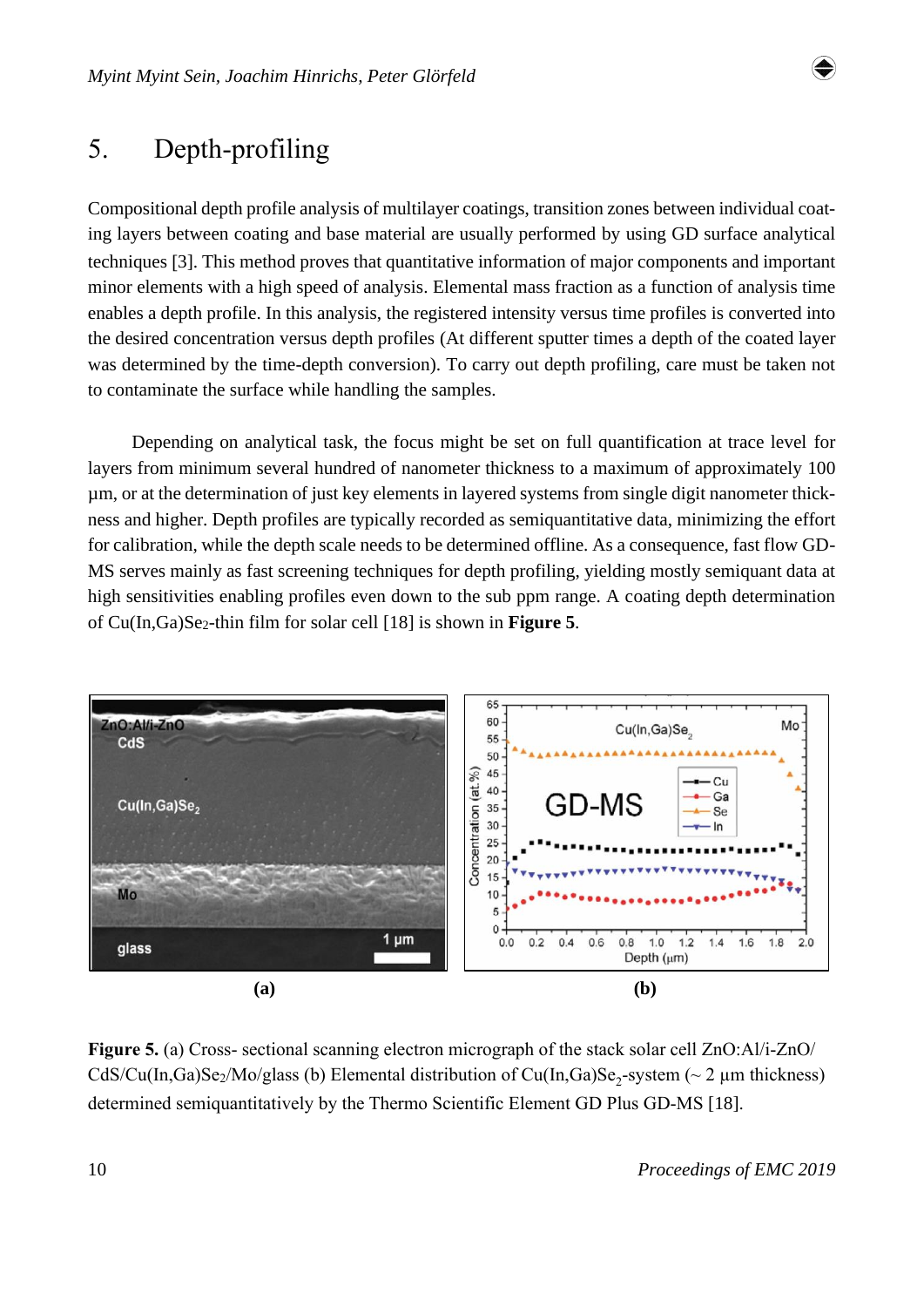The decontamination of the contaminated oxide layer on metallic surfaces before and after applying by means of laser was also analyzed by GD-MS [19]. The GD-MS profiles for an oxide layers obtained after laser preliminary treatment on 304L stainless steel sheet is shown in **Figure 6**.

 $\bigcirc$ 



**Figure 6:** GD-MS profiles of a Eu-contaminated oxide layers on 304L SS (a) before decontamination treatment (b) after decontamination treatment [19].

*Proceedings: EMC 2019, Vol. 4, pp. 1501-1513*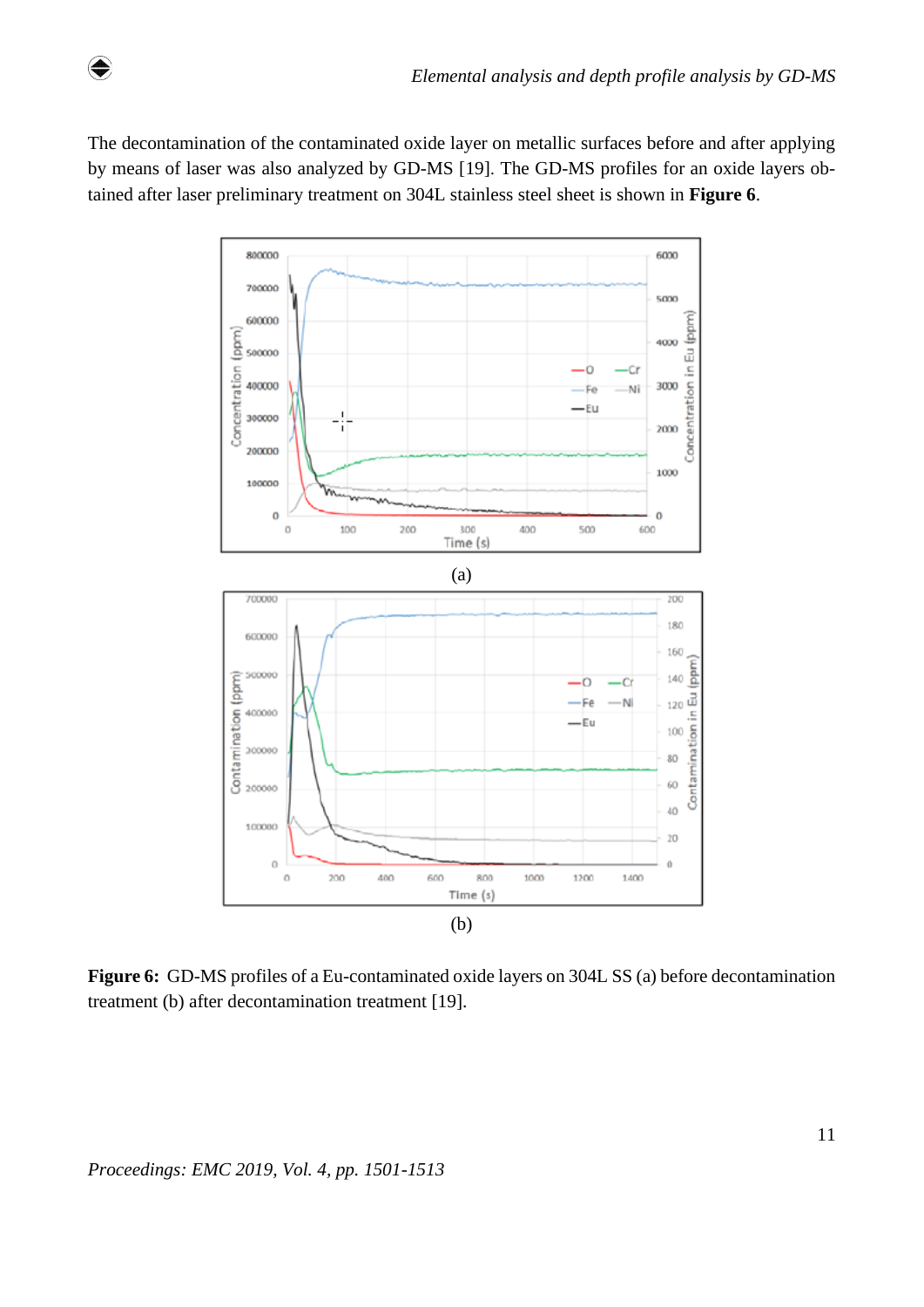

## 6. Conclusion

Most achievements of modern technology are possible by the use of high-tech materials such as metals, alloys, semiconductors or ceramics with excellent material properties. These materials are often characterized by their high purity i.e., in term of the presence of small traces of impurities. Therefore, production and quality control require analytical methods with precise and accurate determination of such impurities and also for very low level of doping.

Fast-flow GD-MS is shown to be a powerful tool for a wide range of modern high-tech materials. Due to its high detection power, high resolution capability, and linear detector response, the Thermo Scientific Element GD Plus can be used for analysis in a wide range of metals, from complex alloys to the highest metal purities available. Besides routine semiquantitative determinations, best accuracies are obtained with few dedicated calibration samples. Currently evolving application fields have just recently been opened to Fast-Flow GD-MS by introduction of modulated (pulsed) operation. This extends the usability of the instrument to non-conductor analysis and advanced depth profiling.

## 7. References

- [1] MATSCHAT, R., HINRICHS, J., KIPPHARDT, H. (2006): Application of Glow Discharge Mass Spectrometry to Multielement ultra-trace Determination in ultrahigh-purity Copper and Iron: a Calibration Approach Achieving Quantification and Traceability, Anal Bioanal Chem, 125– 141, 386 (1).
- [2] SANDERSON, N. E., HALL, E., CLARK, J., CHARALAMBOUS, P. & HALL, D. (1987): Glow Discharge Mass Spectrometry- A Powerful Technique for the Elemental Analysis of Solids, Mikrochim. Acta, 275 – 290, I, Wien.
- [3] TECHNICAL SPECIFICATION (2009): Surface Chemical Analysis-Glow Discharge Mass Spectrometry (GD-MS)-Introduction to Use, ISO/TS 15338, 1st Edition, Geneva.
- [4] STUEWER, D. (1990): Glow Discharge Mass Spectrometry A Versatile Tool for Elemental Analysis, Fresenius J Anal Chem, 737 – 742, 337.
- [5] HINRICHS, J. & McSheehy DUCOS, S. (2017): Calibration Factors in Fast Flow Glow Discharge Mass Spectrometry (FF-GD-MS): Continuous versus Pulsed Mode, 17. GDS-Anwendertreffen, Thermo Fisher Scientific, Bremen, Germany.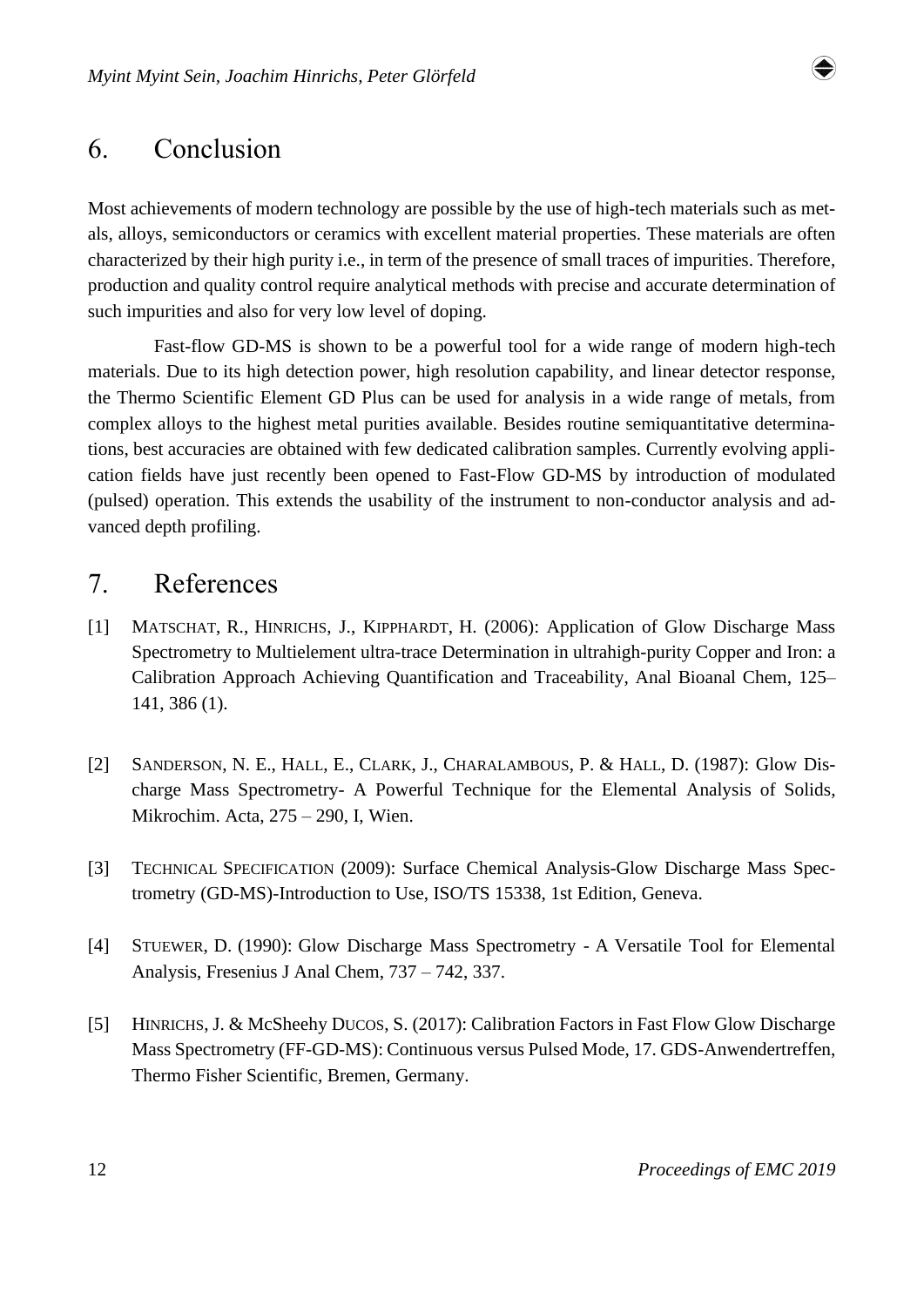[6] HINRICHS, J. (2016): High Throughput Analysis of Ni Super Alloys by GD-MS: Efficient Quality Control, Application Brief AN43375, Thermo Fisher Scientific, Bremen, Germany.

♦

- [7] NELIS, T. & PALLOSI, J. (2006): Glow Discharge as a Tool for Surface and Interface Analysis, App Spectro Reviews, 227 – 258, 41.
- [8] ALDAVE DE LAS HERAS, L., ACTIS-DATO, O. L., BETTI, M., TOSCANO, E. H., TOCCI, U., FUOCO, R., GIANNARELLI, S. (2000): Monitoring of Depth Distribution of Trace Elements by GD-MS, Microchemical J, 333 – 336, 67.
- [9] CAROLI, S. (1987): Low-Pressure Discharges: Fundamental and Applicative Aspects. A review, J Anal At,  $661 - 680$ , 2.
- [10] BOGAERTS, A. & GIJBELS, R. (1999): New Developments and Applications in GD-MS, Fresenius J Anal Chem, 367 – 375, 364.
- [11] VIETH, W. & HUNEKE, J. C. (1991): Relative Sensitivity Factors in Glow Discharge Mass Spectrometry, Electrochimica Acta 137 – 153, 46B (2).
- [12] HINRICHS, J. & ROTTMANN, L. (2016): GD-MS Analysis of Trace and Ultra-trace Elements in Nickel Super Alloys, Application Note 30219, Thermo Fisher Scientific, Bremen, Germany.
- [13] EHRLICH, G., STAHLBERG, U., HOFFMANN, V., SCHOLZE, H. (1991): Glow Discharge Optical Emission Spectroscopy as Applied to the Analysis of Powdered Materials, Spectrochimica Acta Part B: Atomic Spectroscopy, 115 – 124, 46 (2).
- [14] JUNG, S., KIM, S., HINRICHS, J., (2016): Determination of Trace Elements in high Purity Alumina Powder by Helium enhanced Direct Current Glow Discharge Mass Spectrometry, Spectrochimica Acta Part B: Atomic Spectroscopy, 46 – 51, 122 (1).
- [15] MILTON, D. M. P. & HUTTON, R. C. (1993): Investigations into the Suitability of using a Secondary Cathode to Analyse Glass using Glow Discharge Mass Spectrometry, Spectrochimica Acta Part B: Atomic Spectroscopy, 39 – 52, 48 (1).
- [16] HINRICHS, J. & PUTYERA, K. (2016): Analysis of Alumina Powders using the Thermo Scientific Element GD Plus GD-MS, Application Brief 43222, Thermo Fisher Scientific, Bremen, Germany.